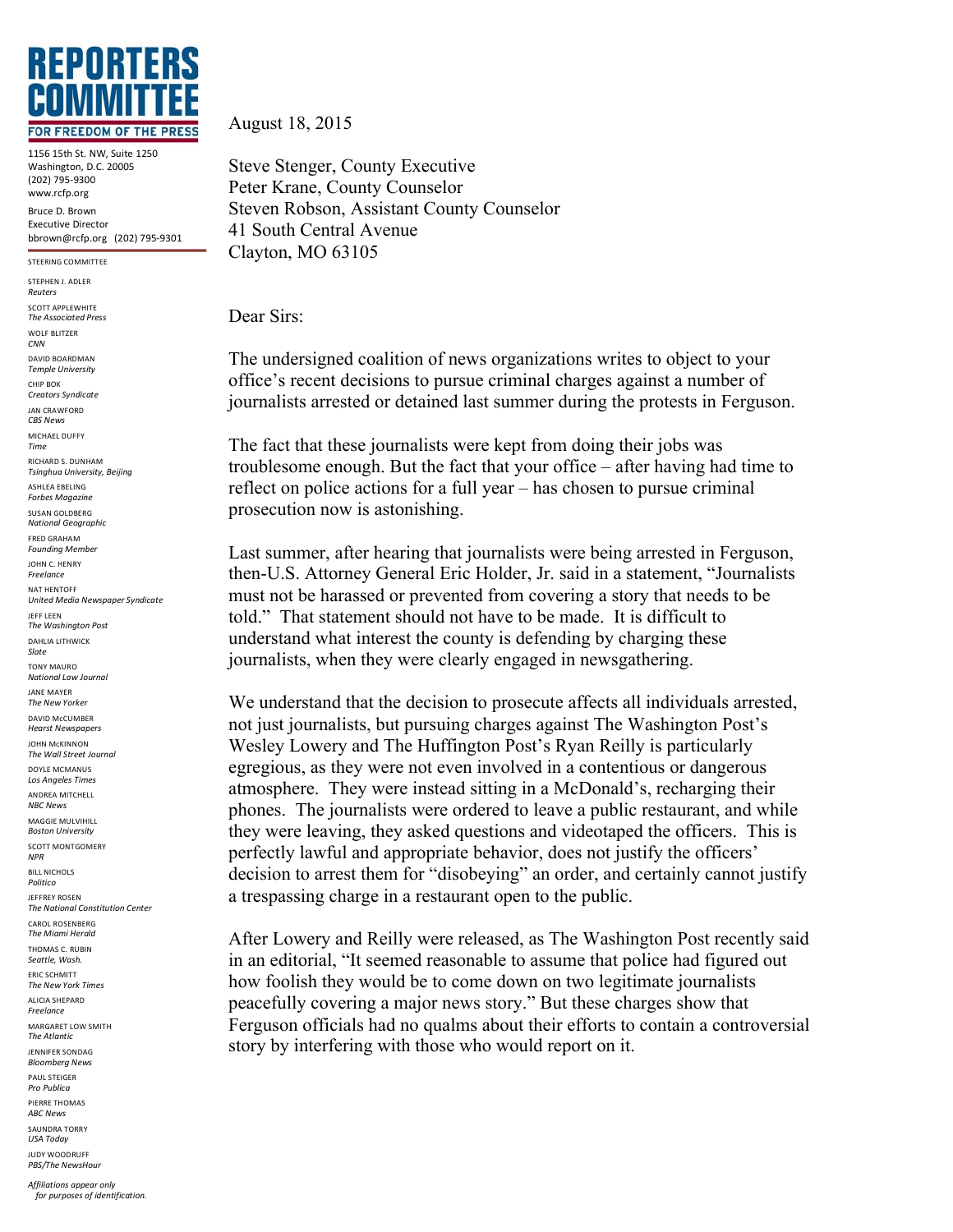The other journalists who were arrested during the summer were likewise only covering an important story. We have not seen credible allegations, much less documented proof, that they were interfering with police, disturbing the peace, failing to obey lawful orders, or in any way contributing to the chaos on the streets at that time. Even in the few instances where a journalist was on the wrong side of a police line or did not move off of a sidewalk quickly enough, it is imperative that officials realize that the role journalists are performing should allow for some leeway from police, and certainly from prosecutors who have to consider whether a violation should lead to a criminal charge. Journalists are there to document the story, not bolster the arguments of one side or the other, and the credibility of the city and its police depend on being open with what is going on. Interfering with the reporting of important public controversies is a telltale sign of a government that is trying to cover up its own actions. Charging journalists with crimes for covering a story sends a clear signal that police do not want their actions documented, and thus makes the situation worse.

We understand that in the heat of the moment, it may be difficult to distinguish between rioters who truly present a threat, activists engaged in civil disobedience, and journalists who are covering an event on behalf of the public. Still, police in the field must be careful not to interfere with those who they know are only exercising their First Amendment rights. But prosecutors who later determine whether charges will be brought do not have the same handicap of making immediate decisions while chaos erupts around them. With a full year to review the situation and decide what actions constitute a crime, prosecutors have no excuse for making poor judgment calls that do not respect First Amendment rights.

Many of the charges concerning a failure to obey officers seem to stem from incidents where journalists were making video recordings. But the right to record police officers in public is well established, and with good reason. As the United States Department of Justice wrote in 2012, "The right to record police officers while performing duties in a public place, as well as the right to be protected from the warrantless seizure and destruction of those recordings, are not only required by the Constitution. They are consistent with our fundamental notions of liberty, promote the accountability of our governmental officers, and instill public confidence in the police officers who serve us daily." See Statement of Interest of the United States in *Sharp v. Baltimore City Police Dep't*, Civil No. 1:11-cv-02888-BEL (D.Md., Jan. 10, 2012), http://www.justice.gov/crt/about/spl/documents/Sharp\_SOI\_1-10-12.pdf.

This principle – that not just journalists, but members of the public generally are free to observe and gather news about police actions – has been repeatedly upheld in federal courts. The First Circuit ruled in *Glik v. Cunniffe*, 655 F.3d 78 (1st Cir. 2011), that the public's right to record police in the performance of their public duties is a "basic, vital, and well-established liberty safeguarded by the First Amendment." The Seventh Circuit in *ACLU of Illinois v. Alvarez*, 679 F.3d 583 (7th Cir. 2012), likewise recognized the longstanding right of the public to record police activities.